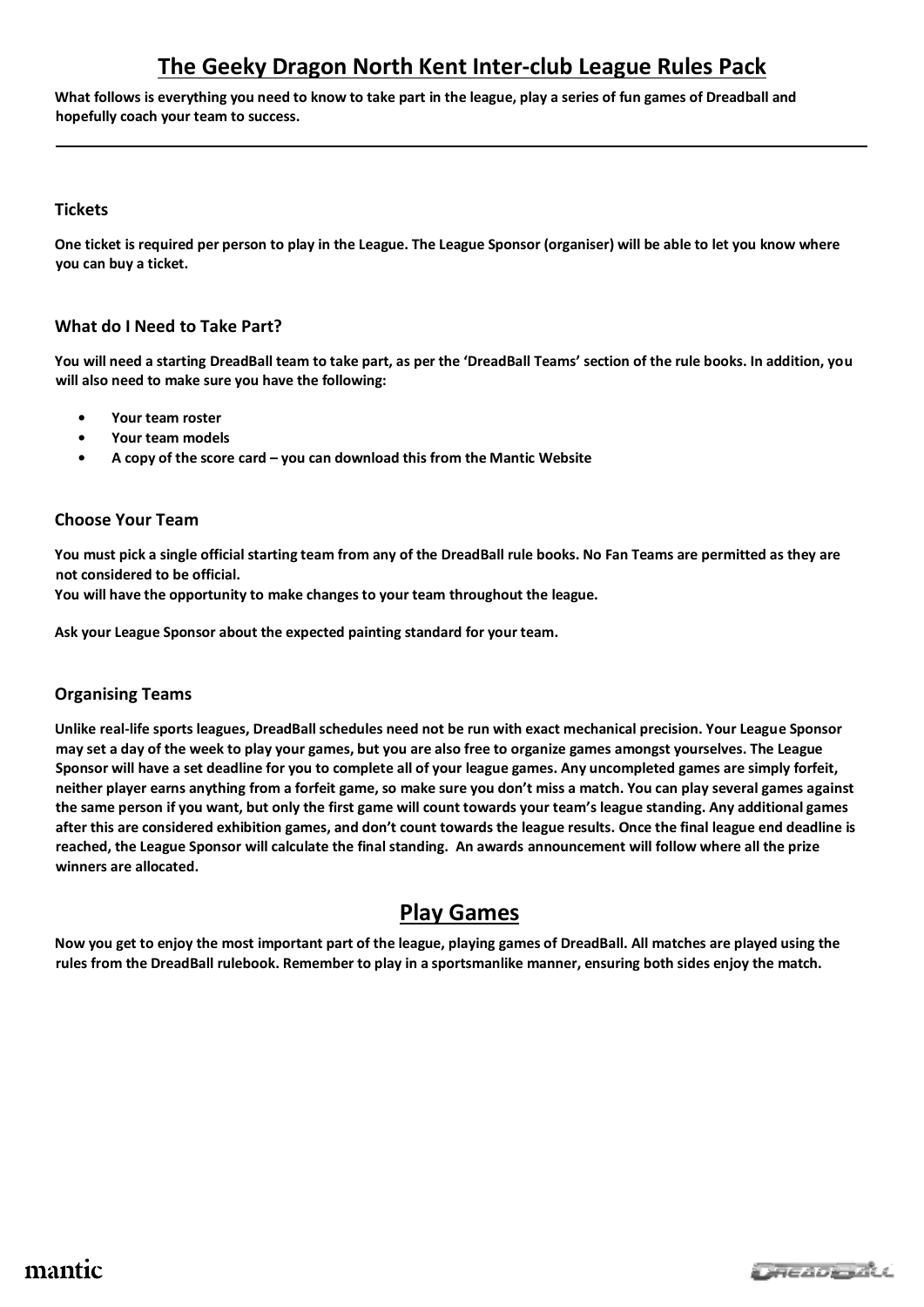# **'Between Matches Sequence'**

**At the end of each match, you need to complete the Between Matches Sequence in the DreadBall Season 1 book, using the amendments listed below, and fill in all the sections on the Score Card. We advise you do this straight after your game to allow you & your opponent to witness each other's rolls, and ensure that nothing is recorded in error. Once you have completed the Between Matches Sequence, remember to hand in your Score Card to the League Sponsor.**

**Make sure you use the following amendments to the Between Match Sequence:** 

- **1. Man of the Match** 
	- **\* Determine the Man of the Match, and allocate extra experience to him.**
- **2. Results** 
	- **\* Fill in the relevant results on the game result card.**

#### **3. Player Advancement**

- **\* Cut Players**
- **\* Roll new abilities**
- **\* Update the roster**
- **4. Team Revenue** 
	- **\* Calculate earnings**
	- **\* Decide the fate of dead Players**
	- **\* Buy new Players, DreadBall Cards, and Coaching Dice**
	- **\* Update the roster**
- **5. Team Ranking** 
	- **\* Calculate new Team Ranking**
	- **\* Update the roster and game result card**
	- **\* Turn in game result card to League Sponsor**

#### **Results**

**Complete the League Points and Strikes Scored sections of the score card for both teams.**

#### **Player Advancement**

**Before new abilities are rolled, the Coach has the opportunity to cut players from his team. Up to two players may be cut from the roster per game. Any remaining players that have leveled up may roll their abilities as normal after the Coach has finished cutting players from the roster.**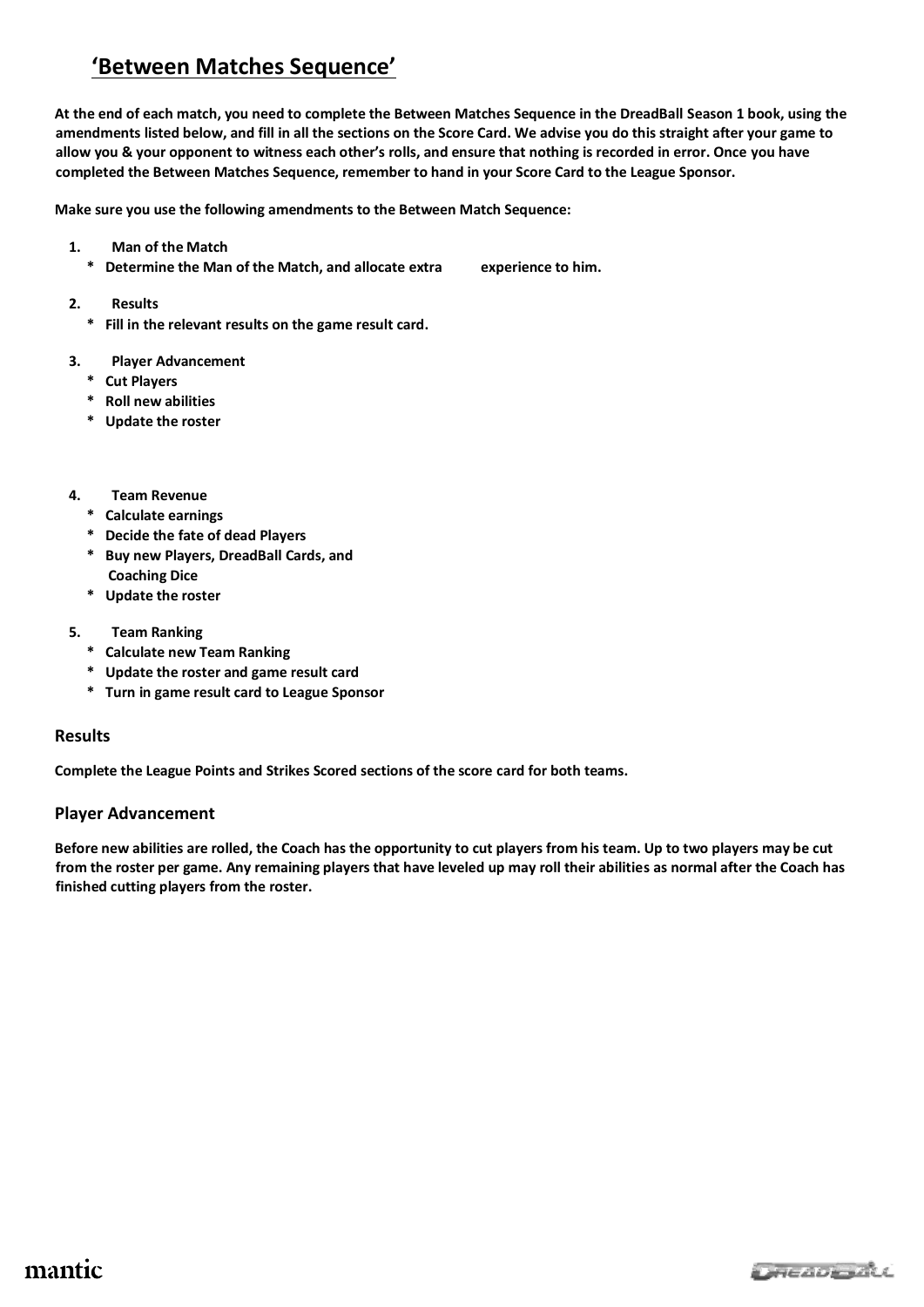#### **Team Revenue**

**This league system uses slightly modified rules for revenue, to ensure all teams are paid adequately for their performance on the pitch. The way revenue is generated is now as follows:** 

**Win: 2 dice for revenue**

**Any other result: 1 dice for revenue** 

**Home game bonus: 1 dice for playing against a member of another club visiting your club.**

**Away game bonus: 2 dice for playing against a member of another club you are visiting.** 

**Underdog bonus revenue dice are generated in the same way as outlined in the DreadBall Core rulebook with the following changes:**

**Additionally, DGB has decided to put a ceiling on how much bonus revenue can be offered to "skeleton crew" teams. As a result, the maximum bonus underdog revenue dice that can be generated from a single game is 3. As an example, a team that has a ranking of 76 playing against a team with a ranking of 128 (52 mc less) would still only gain 3 bonus revenue dice, rather than 5.** 

#### **Team Ranking**

**After the team's new ranking has been calculated, record it on the Score Card. Double check that all sections of the score card have been completed, and hand it in to the League Sponsor.**

#### **Club Ranking**

**Club score is tracked by the number of home and away games they play, 2 points per away game and 1 point per home game.**

### **Winning the League**

**The following rules will be used to rank your team on the League Table, and determine the winners at the end of the season.**

#### **League Points**

**League Points are the foremost decider in determining the team's standing in the league. The team with the most points is the leader. After each game, depending on the results of the match, a team will earn between 0 and 3 League Points. The possible results are listed below, along with their corresponding League Point values.** 

- **• Landslide victory = 3**
- $Win = 2$
- **• Draw = 1**
- **• Loss=0**

**Your League Points earned from the match will be added to your previous points to determine your team's total League Points.** 

#### **Strike Difference**

**In addition to League Points, the Strike Difference is tracked and used to rank your team if you are tied on League Points. The Strike Difference is the difference in strikes scored for and against your team, for all the games you've played so far. For example, the Valhallan Valiants in securing their win did so by a landslide victory. This would mean that their Strike Difference would be +7 whereas the Greenmoon Smackers would be -7. In their second game the Valiants suffer a loss of 0-2, for a Strike Difference of -2 strikes. Therefore their Strike Difference total changes from 7 to 5.** 

## mantic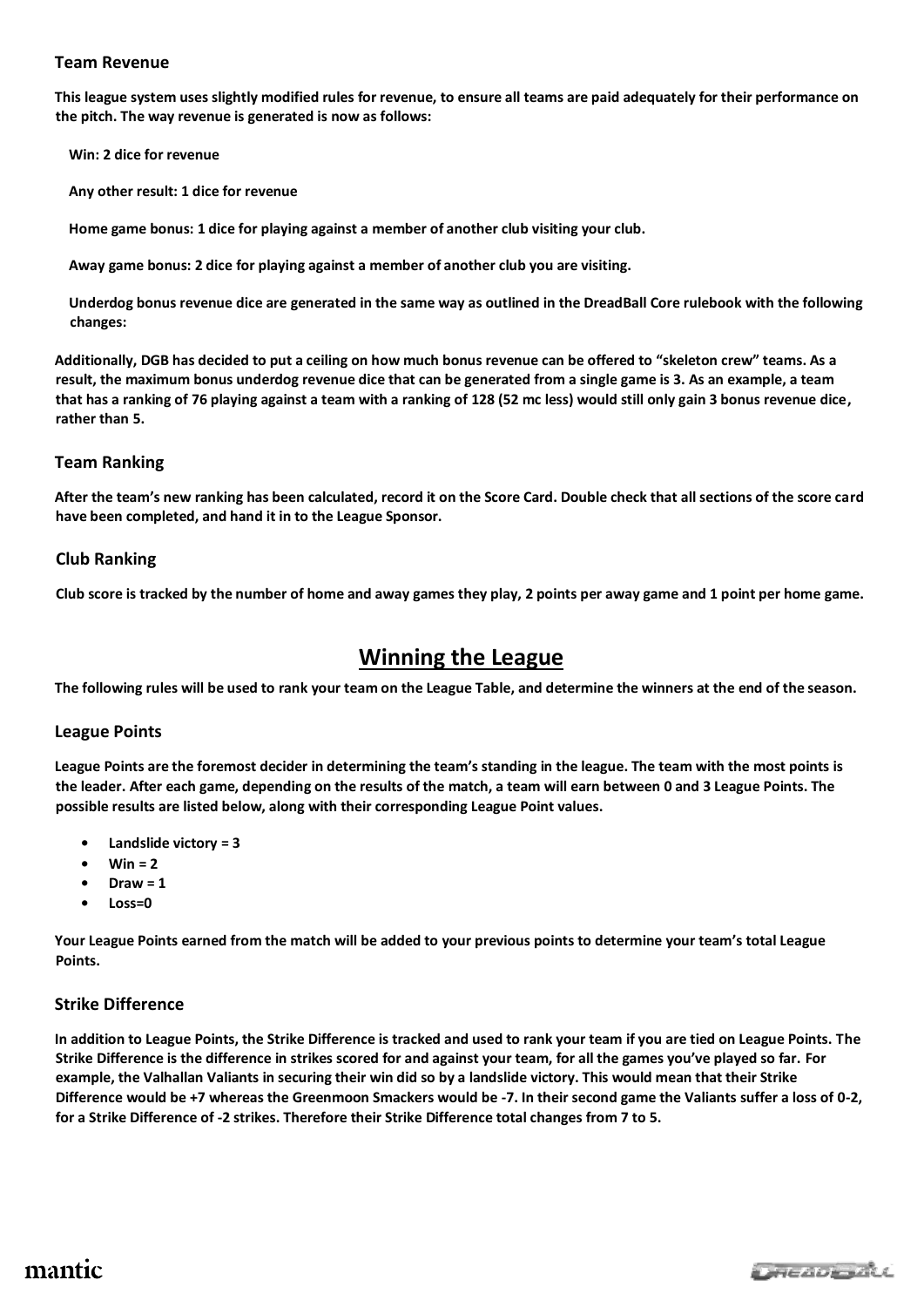### **Team Ranking**

**Sometimes even the total Strike Difference is not enough to determine your teams position in the League Table. In this case, Team Ranking is used as a secondary tie-breaker (but only amongst teams that are equal in both League Points and Strike Difference). Team Ranking is also used in determining any applicable Underdog Bonus. As DreadBall is primarily a Corporation- based sport, DreadBall teams are ranked simply by their total value in mc (millions of credits), as follows:**

- **• Players (basic cost plus 5mc per rank** 
	- **gained)**
- **• DreadBall cards (10mc each)**
- **• Coaching dice (6mc each)**
- **• Assistant coaches (8mc each)**
- **• Cheerleaders in for 8mc each**
- **• Spare (unspent) cash**

**Simply add these together to determine your Team Ranking.** 

**Note that MVPs and Free Agents do not count towards a team's ranking.**

**Prizes**

**First place - £20 in Gold Coins to spend on The Geeky Dragon website, Trophy miniature, First place certificate.**

**Second place - £15 in Gold Coins to spend on The Geeky Dragon website, Trophy miniature, second place certificate.**

**Third place - £10 in Gold Coins to spend on The Geeky Dragon website, Trophy miniature, third place certificate.**

**Best Painted - £15 in Gold Coins to spend on The Geeky Dragon website, Best Painted certificate.**

**Best Sportsmanship - £15 in Gold Coins to spend on The Geeky Dragon website, Best Sportsmanship certificate.**

**Richest Coach - £10 in Gold Coins to spend on The Geeky Dragon website.**

**Most Kills - £10 in Gold Coins to spend on The Geeky Dragon website.**

**Highest Club ranking (Awarded to the club) - Mantic's new Industrial terrain set, the size of the set will be dependant in number of players in the league, either district, sector or quadrant.**

**Participation - Dreadball miniature and Art print.**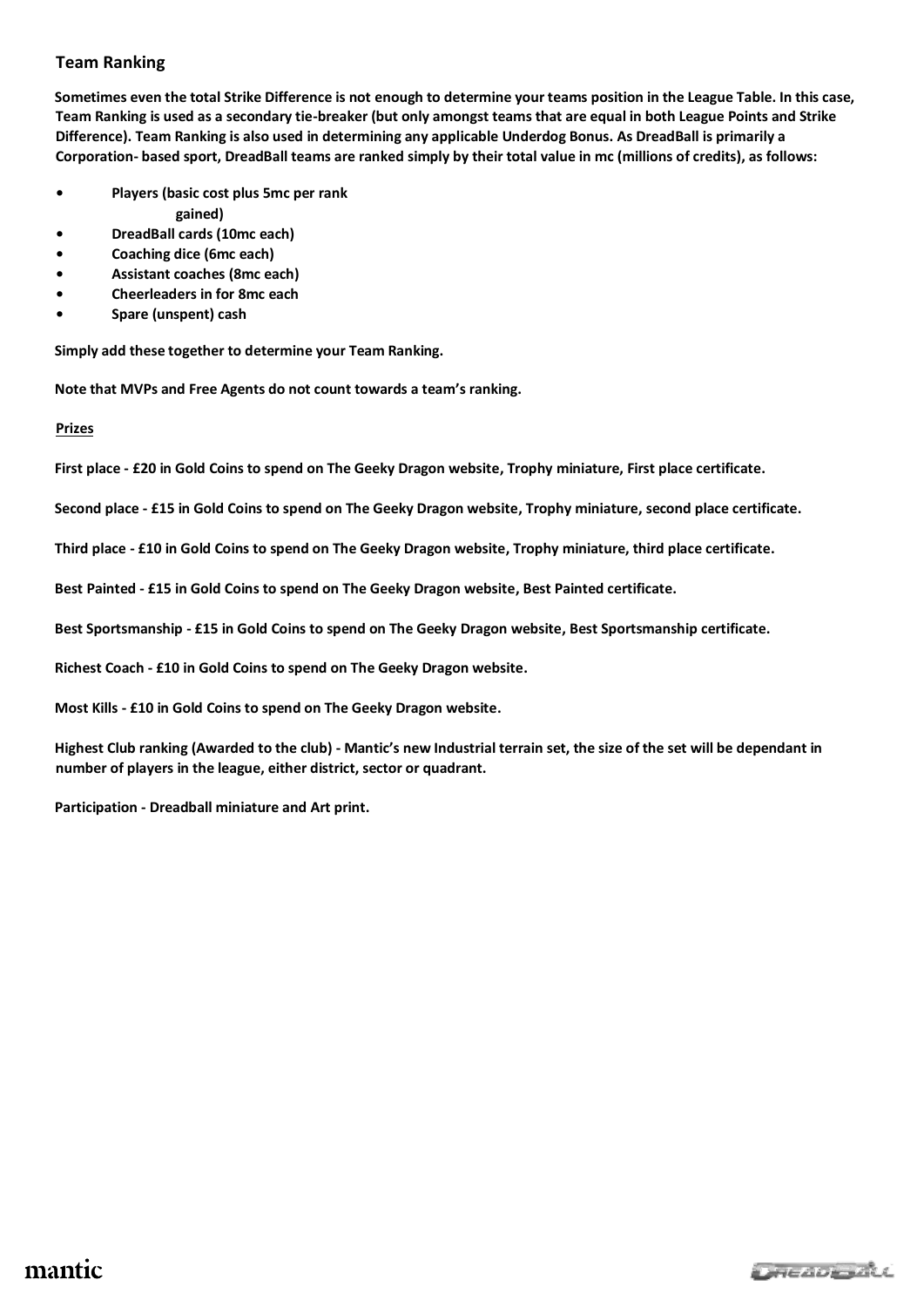## **League Format**

**The league will consist of 8 rounds, each round lasting 2 weeks, given players plenty of time to get their games played without interfering with their normal gaming habits.**

**Rounds 1-3 league and exhibition games will be normal Dreadball matches, league games will be assigned by the sponsor and will be within your own club, usually someone you haven't played a league game against yet, you can request to play a specific player in your own club or any other club, your opponent would also need to request to play against you, players in clubs with uneven league players will be assigned the sponsor as opponent if necessary.**

**Round 4 league game will be Dreadball Xtreme, a chance to earn extra money and settle grudges, you are encouraged to request opponents for this league game, remember no ref! Exhibition games are normal Dreadball matches.**

**Rounds 5-7 will be a repeat of rounds 1-3, normal Dreadball matches.**

**Round 8 league game will be Dreadball Ultimate, each strike you earn will be added to your league points, final chance to earn bonus league points to push up your ranking. Exhibition games are normal Dreadball matches.**

## **MVPs**

**To be finalized.**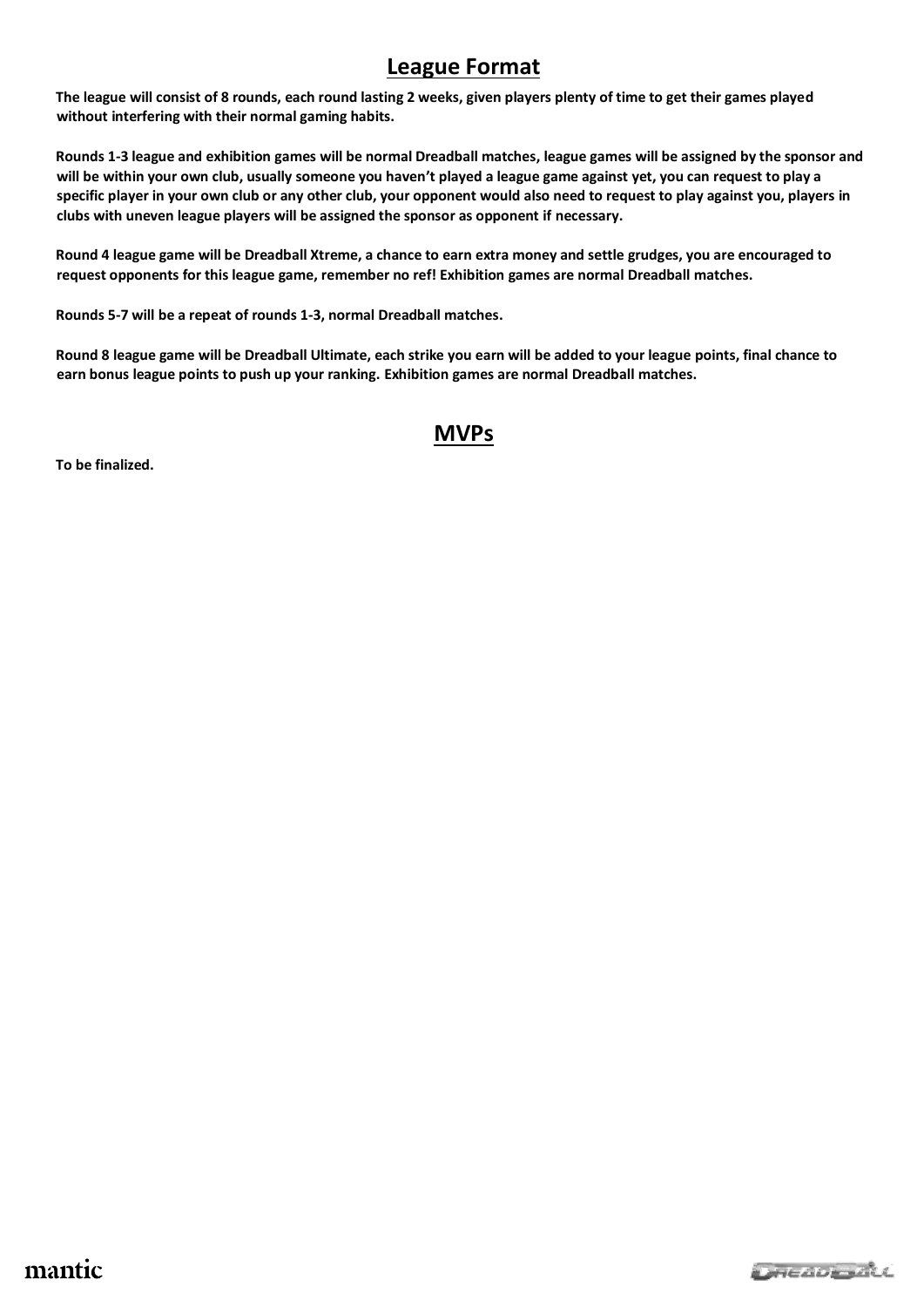# **Advancement and Free Agents**

**You are still free to roll on the Extra Coaching tables at the appropriate cost.** 

**There are three tables, one for each player role (Guard, Jack, Striker). In addition, there are two multi-positional tables (one for Guards and Jacks, the other for Strikers and Jacks). Finally, there is a Fan Favourite table any player can choose to roll on** 

**when they advance.**

# Archetypes

| G                     | <b>Bruiser</b>                  | G/J                   | <b>Blitzer</b>            | Any                                | <b>Crowd-Pleaser</b>            |
|-----------------------|---------------------------------|-----------------------|---------------------------|------------------------------------|---------------------------------|
| <b>Inflicts Pain</b>  |                                 | <b>Clears Paths</b>   |                           | For the Fangs                      |                                 |
| $\mathbf{1}$          | <b>Pile-Driver</b>              | $\mathbf{1}$          | Threatening               | $\mathbf{1}$                       | <b>Fan Favourite</b>            |
| $\overline{2}$        | Pummel                          | $\overline{2}$        | Ram                       | $\overline{2}$                     | <b>Crowd-Puller</b>             |
| 3                     | <b>Backstab</b>                 | 3                     | <b>Shove</b>              | 3                                  | Lucky/Really Lucky              |
| 4                     | Uncontrolled                    | 4                     | <b>Slipper Customer</b>   | 4                                  | Show-Off/Keeper                 |
| 5                     | <b>Strength</b>                 | 5                     | <b>Speed or Strength</b>  | 5                                  | <b>Strength, Speed or Skill</b> |
| 6                     | <b>Choose any from list</b>     | 6                     | Choose any from list      | 6                                  | Choose any from list            |
| J                     | <b>Dirty</b>                    | $\mathsf{s}$          | <b>Elusive</b>            | S/J                                | <b>Handler</b>                  |
| <b>Likes to Cheat</b> |                                 | Good at avoiding harm |                           | Gets the Ball where it needs to be |                                 |
| $\mathbf{1}$          | <b>Poison Blade</b>             | $\mathbf{1}$          | <b>Safe Pair of Hangs</b> | $\mathbf{1}$                       | <b>Safe Pair of Hands</b>       |
| $\overline{2}$        | <b>Dirty Tricks</b>             | $\overline{2}$        | <b>Alert</b>              | $\overline{2}$                     | 360 Vision                      |
| 3                     | <b>Illegal</b>                  | 3                     | <b>Slippery Customer</b>  | 3                                  | <b>Mind Like Water</b>          |
| 4                     | It Wasn't Me                    | 4                     | <b>Duck and Weave</b>     | 4                                  | <b>Misdirect</b>                |
| 5                     | <b>Strength, Speed or Skill</b> | 5                     | <b>Skill</b>              | 5                                  | <b>Speed or Skill</b>           |
| 6                     | Choose any from list            | 6                     | Choose any from list      | 6                                  | Choose any from list            |

mantic